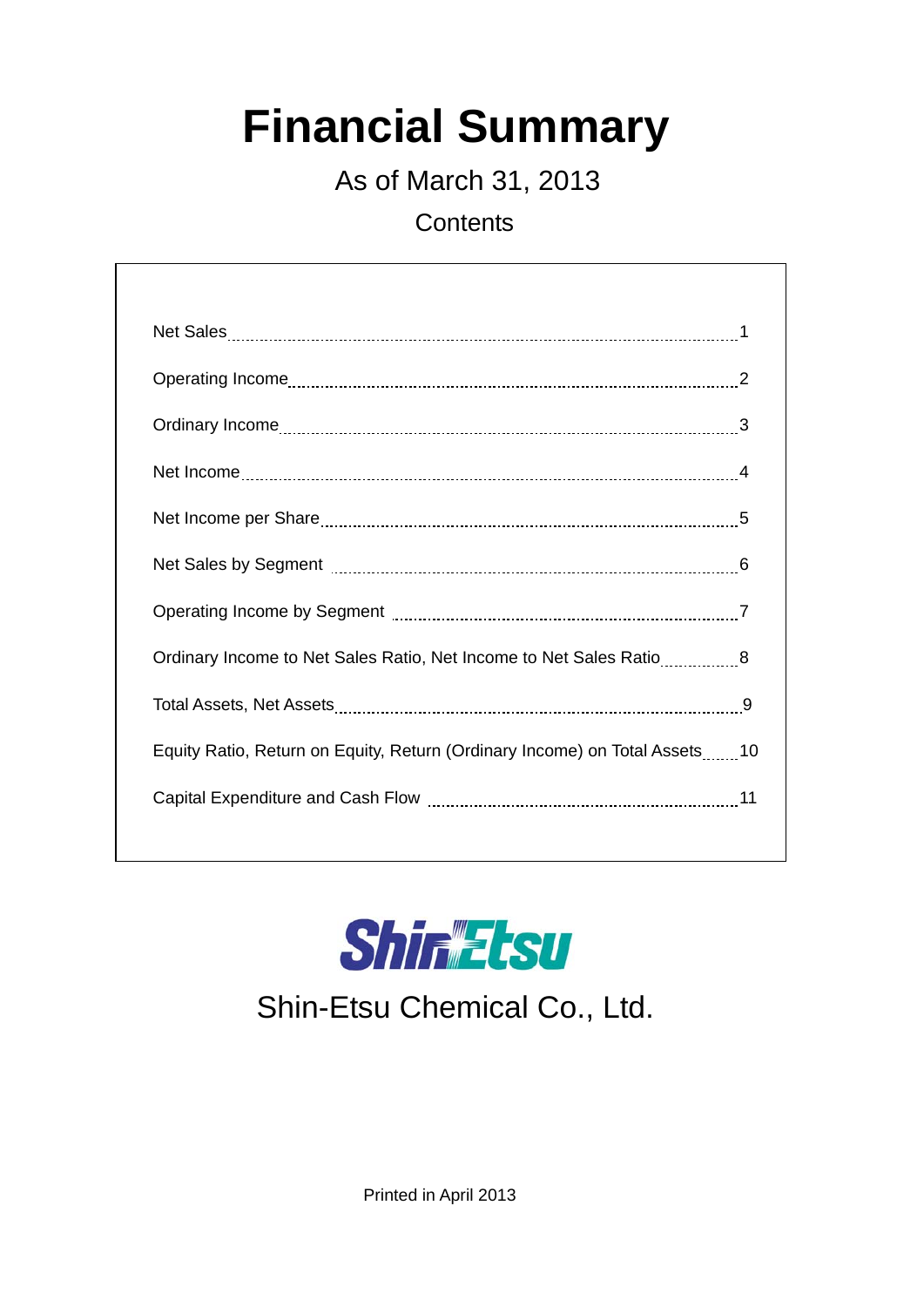

Net Sales

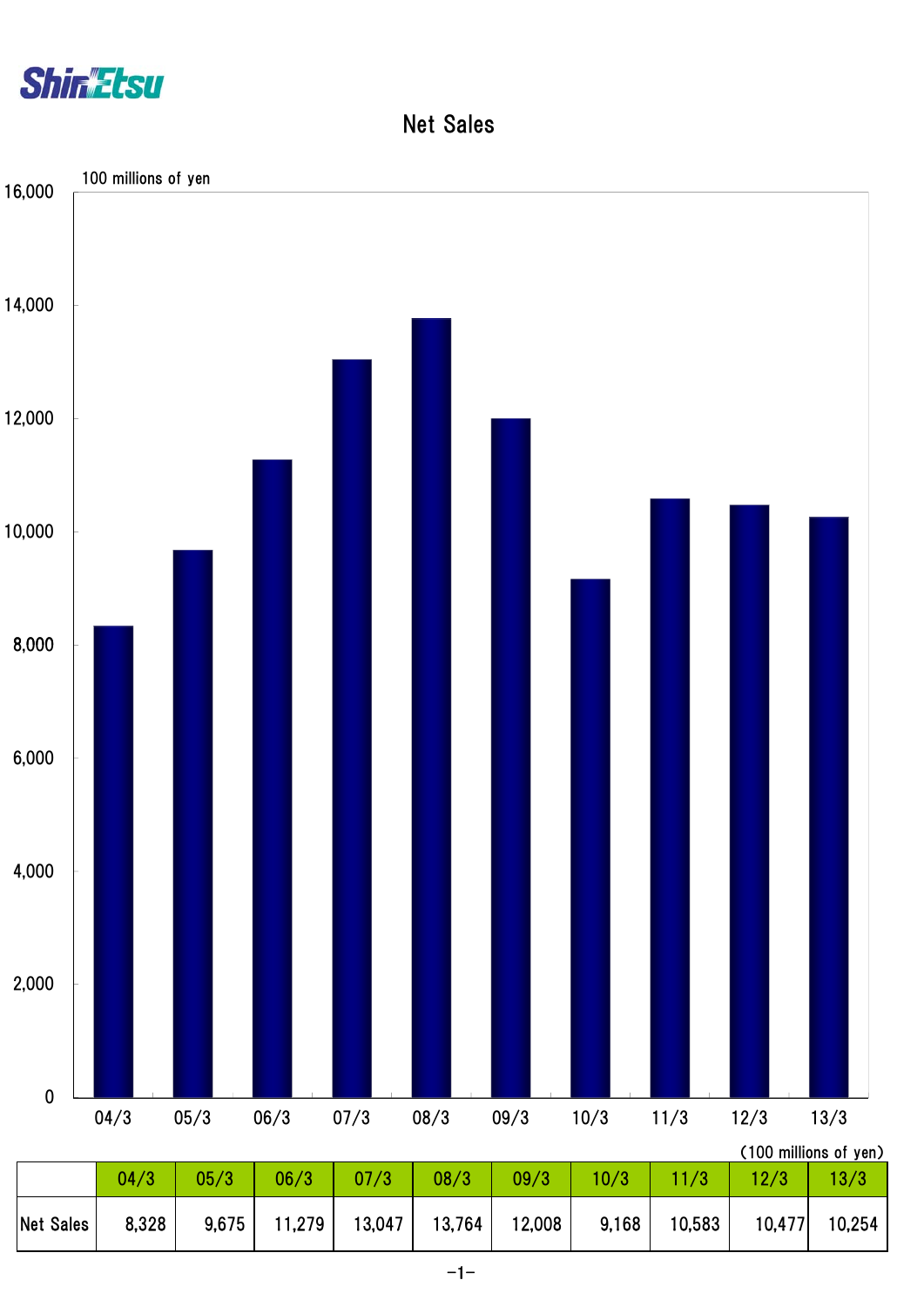

### Operating Income

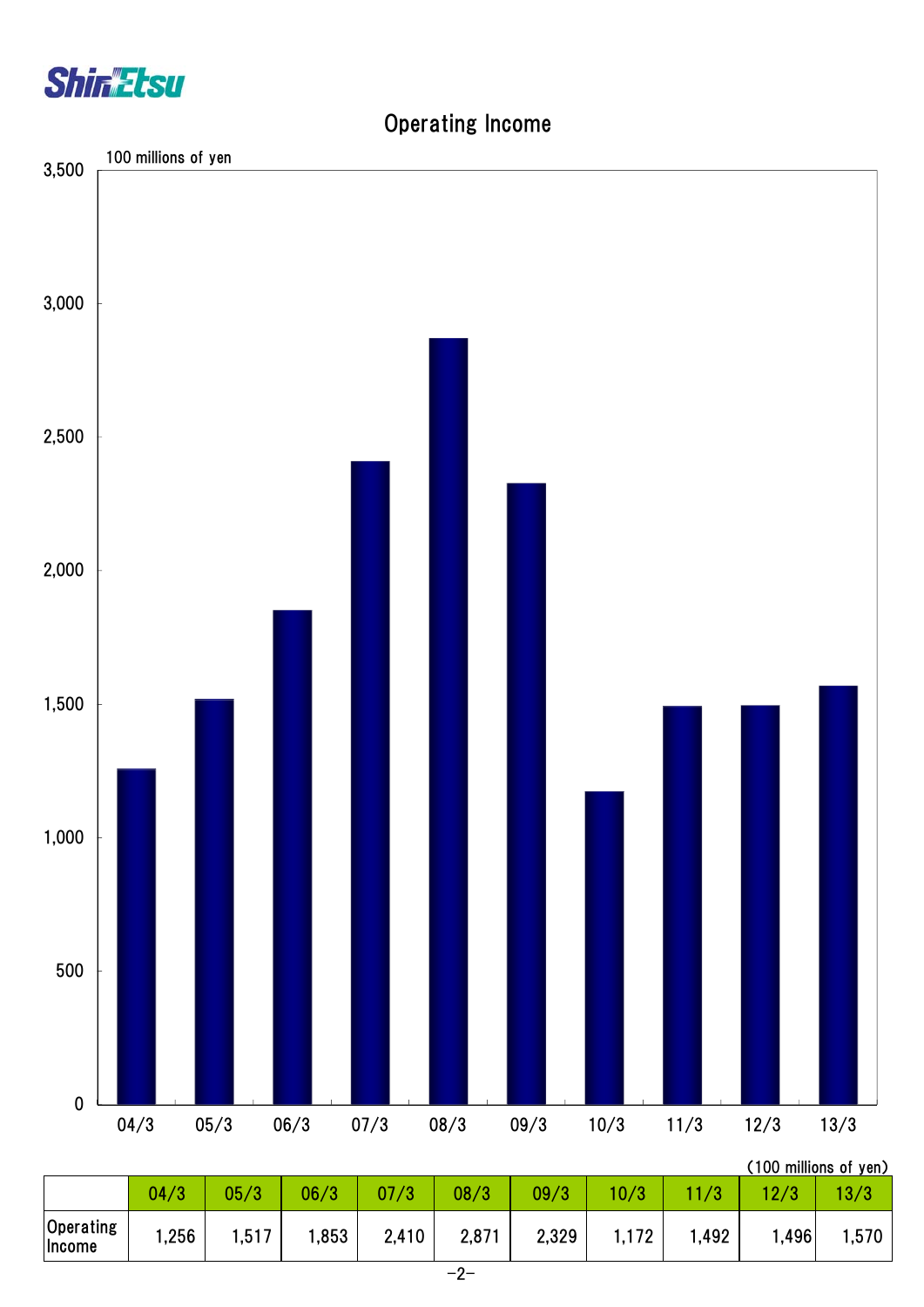

#### Ordinary Income



|                    |      |      |      |       |       |       |      |      |      | , IUU IIIIIIIUIIS UI YUII <i>I</i> |
|--------------------|------|------|------|-------|-------|-------|------|------|------|------------------------------------|
|                    | 04/3 | 05/3 | 06/3 | 07/3  | 08/3  | 09/3  | 10/3 | /3   | 12/3 | 13/3                               |
| Ordinary<br>Income | ,256 | ,515 | ,850 | 2,470 | 3,000 | 2,505 | ,270 | ,603 | ,652 | ,702                               |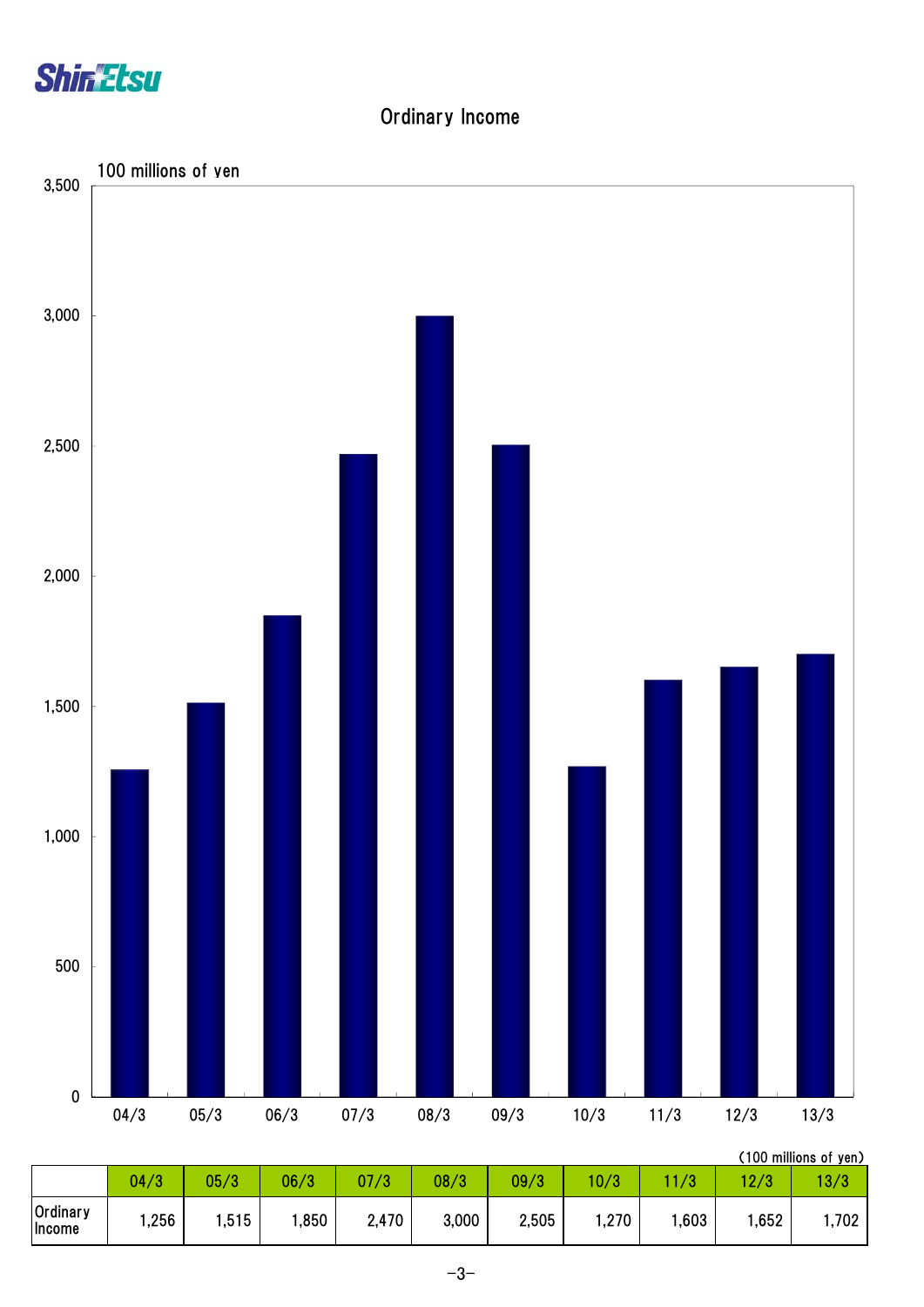

#### Net Income

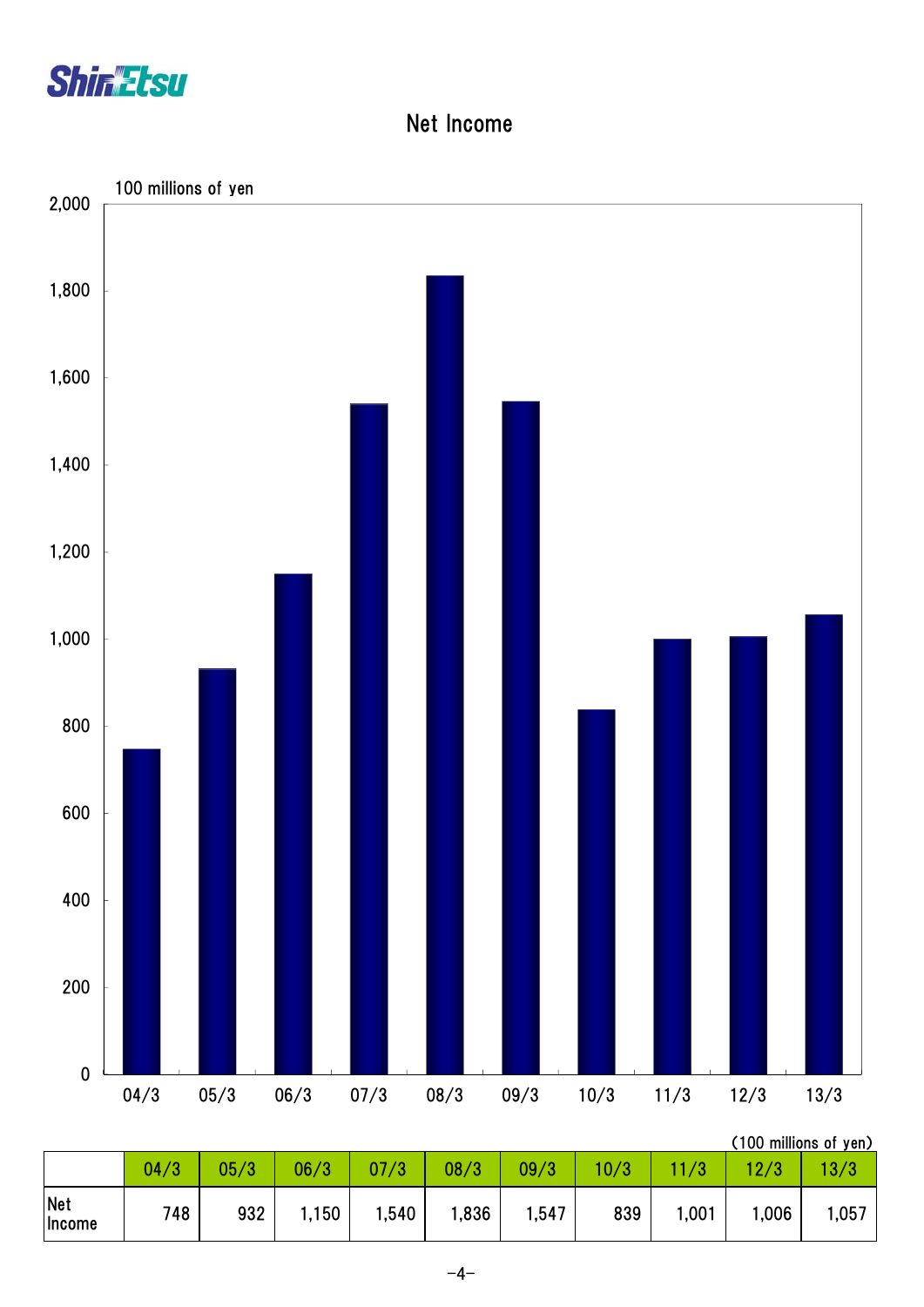

|  | Net Income per Share |  |  |
|--|----------------------|--|--|
|--|----------------------|--|--|



|                                                    |        |        |        |        |        |        |        |        |        | $\lambda$ , $\lambda$ , $\lambda$ , $\lambda$ |
|----------------------------------------------------|--------|--------|--------|--------|--------|--------|--------|--------|--------|-----------------------------------------------|
|                                                    | 04/3   | 05/3   | 06/3   | 07/3   | 08/3   | 09/3   | 10/3   | 11/3   | 12/3   | 13/3                                          |
| <b>Net</b><br><b>Income</b><br>per<br><b>Share</b> | 177.25 | 219.10 | 266.63 | 357.78 | 426.63 | 362.39 | 197.53 | 235.80 | 237.03 | 248.94                                        |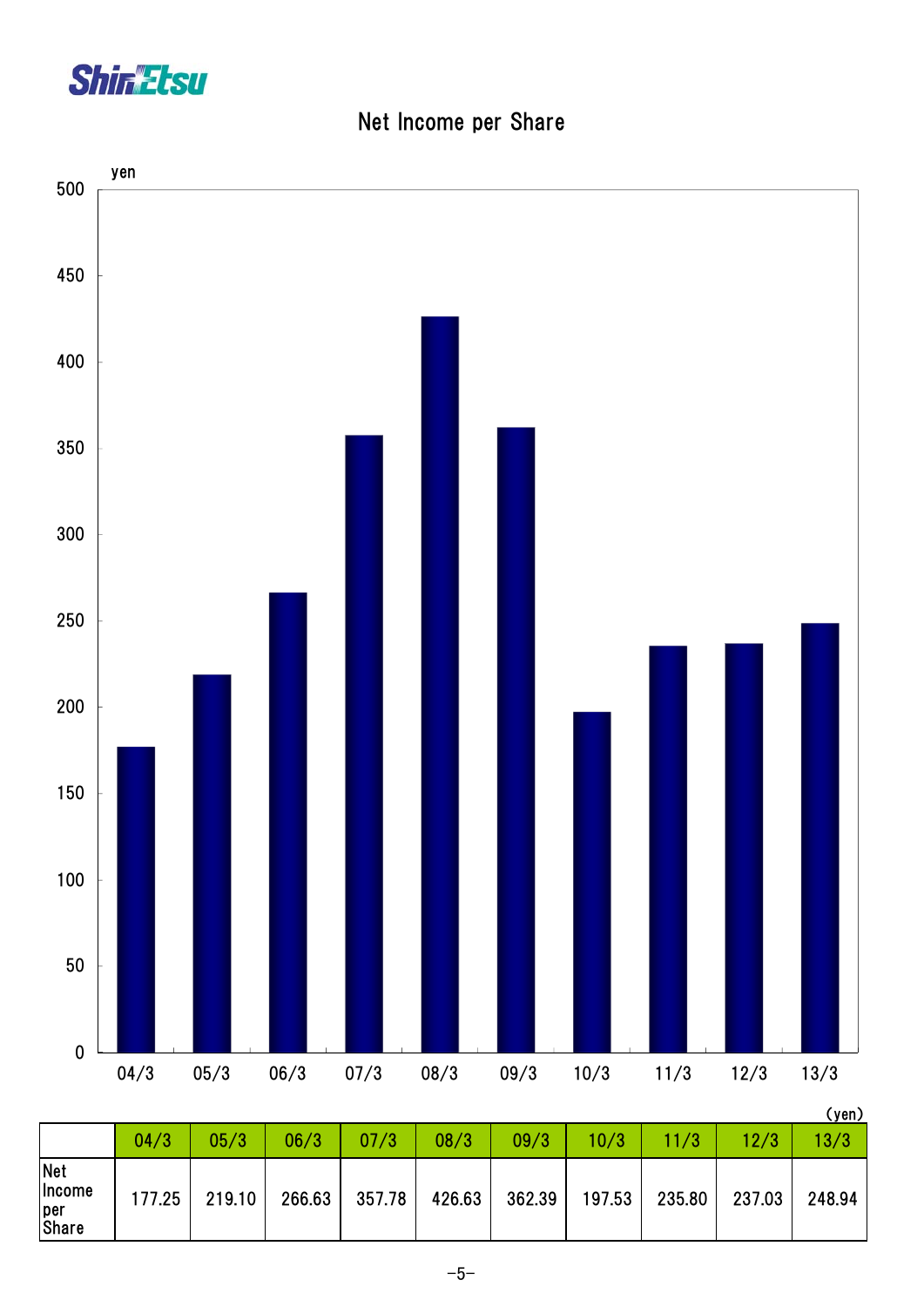



Net Sales by Segment

- **Organic and Inorganic Chemicals**
- **Electronics Materials**
- **Functional Materials and Others**
- PVC/Chlor-Alkali Business
- $\mathbb{R}^2$ Silicones Business
- $\blacksquare$ Specialty Chemicals Business
- **Semiconductor Silicon Business**
- Electronics & Functional Materials Business
- **Diversified Business**

|                                                     | 04/3  | 05/3  | 06/3  | 07/3  | 08/3  | 09/3  | 10/3  |                                               | 10/3  | 11/3  | 12/3  | 13/3  |
|-----------------------------------------------------|-------|-------|-------|-------|-------|-------|-------|-----------------------------------------------|-------|-------|-------|-------|
| Organic and<br>Inorganic<br><b>Chemicals</b>        | 4,570 | 5,490 | 6,365 | 7,084 | 7,010 | 6,292 | 5,090 | PVC/Chlor-Alkali<br><b>Business</b>           | 2,377 | 2,835 | 3,240 | 3,437 |
| <b>Electronics</b><br><b>Materials</b>              | 2,622 | 3,069 | 3,614 | 4,794 | 5,647 | 4,675 | 3,171 | <b>Silicones Business</b>                     | ,223  | 1,431 | 1,355 | ,290  |
| Functional<br><b>Materials and</b><br><b>Others</b> | 1,136 | 1,116 | ,300  | 1,169 | 1,107 | 1,041 | 907   | <b>Specialty Chemicals</b><br><b>Business</b> | 805   | 835   | 871   | 835   |

※1 From 2011 onward the business segments are in the new structure due to applying to the changes of Japanese Accounting standard.

※2 The result for FY2010 is shown in both previous structure and new structure.

| (100 millions of yen)                                    |       |       |       |       |  |  |  |  |  |  |
|----------------------------------------------------------|-------|-------|-------|-------|--|--|--|--|--|--|
|                                                          | 10/3  | 11/3  | 12/3  | 13/3  |  |  |  |  |  |  |
| PVC/Chlor-Alkali<br><b>Business</b>                      | 2,377 | 2.835 | 3,240 | 3,437 |  |  |  |  |  |  |
| <b>Silicones Business</b>                                | 1,223 | 1,431 | 1,355 | 1,290 |  |  |  |  |  |  |
| <b>Specialty Chemicals</b><br><b>Business</b>            | 805   | 835   | 871   | 835   |  |  |  |  |  |  |
| Semiconductor<br><b>Silicon Business</b>                 | 2,540 | 2,838 | 2,296 | 2,025 |  |  |  |  |  |  |
| Electronics &<br>Functional<br><b>Materials Business</b> | 1.138 | 1,414 | 1,778 | 1,828 |  |  |  |  |  |  |
| Diversified Business                                     | 1,085 | 1,230 | 937   | 839   |  |  |  |  |  |  |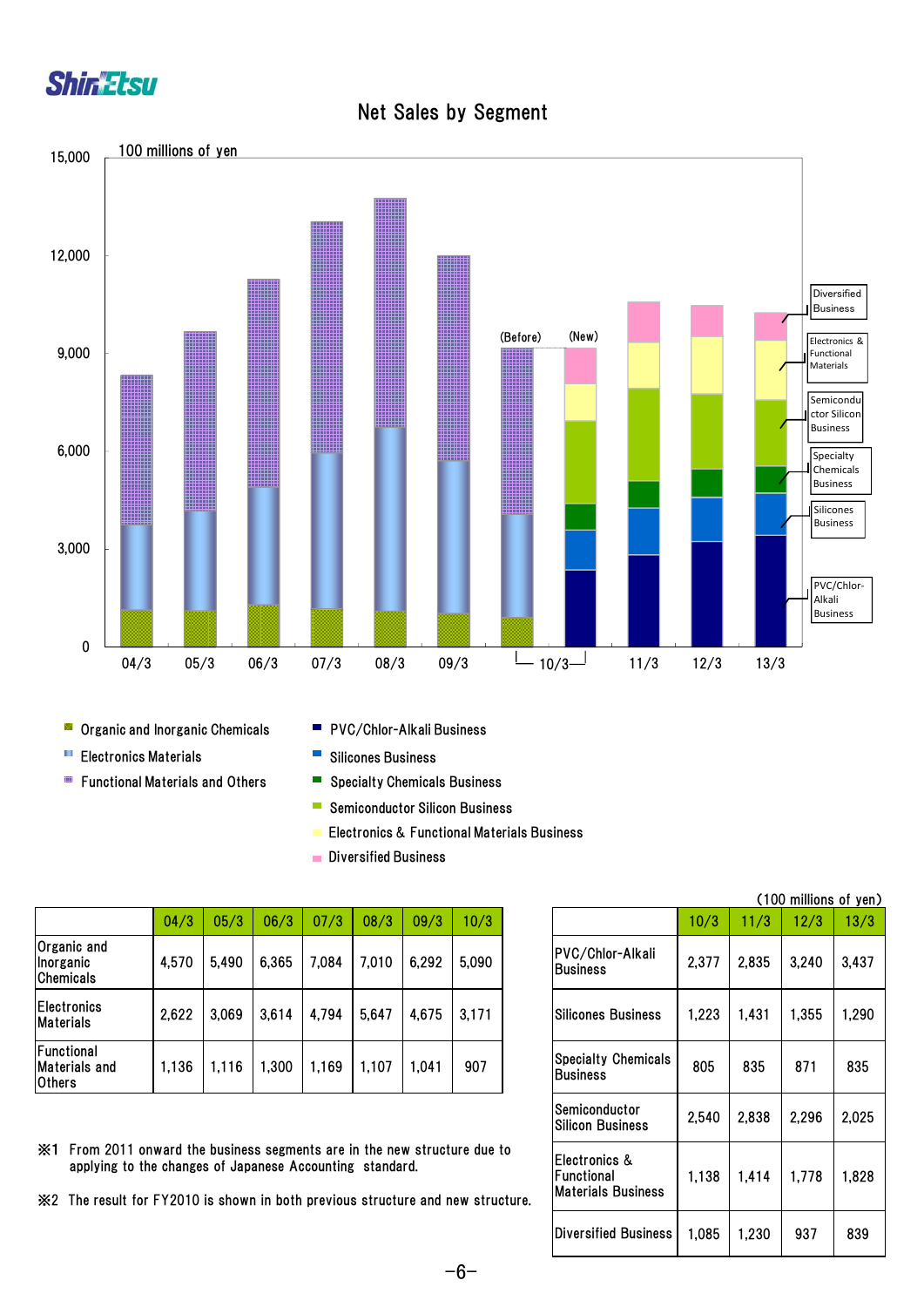

#### Operating Income by Segment



- Semiconductor Silicon Business  $\overline{\phantom{a}}$
- Electronics & Functional Materials Business
- **Diversified Business**

|                                              |      |      |      |       |      |       |      |                                               |      |      | A LOO THILLIONS OF JUL |      |
|----------------------------------------------|------|------|------|-------|------|-------|------|-----------------------------------------------|------|------|------------------------|------|
|                                              | 04/3 | 05/3 | 06/3 | 07/3  | 08/3 | 09/3  | 10/3 |                                               | 10/3 | 11/3 | 12/3                   | 13/3 |
| Organic and<br>Inorganic<br><b>Chemicals</b> | 651  | 779  | 962  | 1,067 | 995  | 952   | 611  | PVC/Chlor-Alkali<br><b>Business</b>           | 196  | 197  | 237                    | 456  |
| <b>Electronics</b><br><b>Materials</b>       | 422  | 537  | 653  | 0.066 | ,621 | 1,122 | 395  | <b>Silicones Business</b>                     | 249  | 341  | 337                    | 286  |
| Functional<br>Materials and<br>Others        | 182  | 201  | 240  | 276   | 260  | 257   | 180  | <b>Specialty Chemicals</b><br><b>Business</b> | 139  | 129  | 147                    | 145  |

182 201 240 276 260 257 180 139 129 147 145 226 389 343 219 307 361 382 409 68 73 50 56 Semiconductor Silicon Business Electronics & Functional Materials **Business** Diversified Business Silicones Business Specialty Chemicals Business

(100 millions of yen)

| ※1 From 2011 onward the business segments are in the new structure due to |
|---------------------------------------------------------------------------|
| applying to the changes of Japanese Accounting standard.                  |

※2 The result for FY2010 is shown in both previous structure and new structure.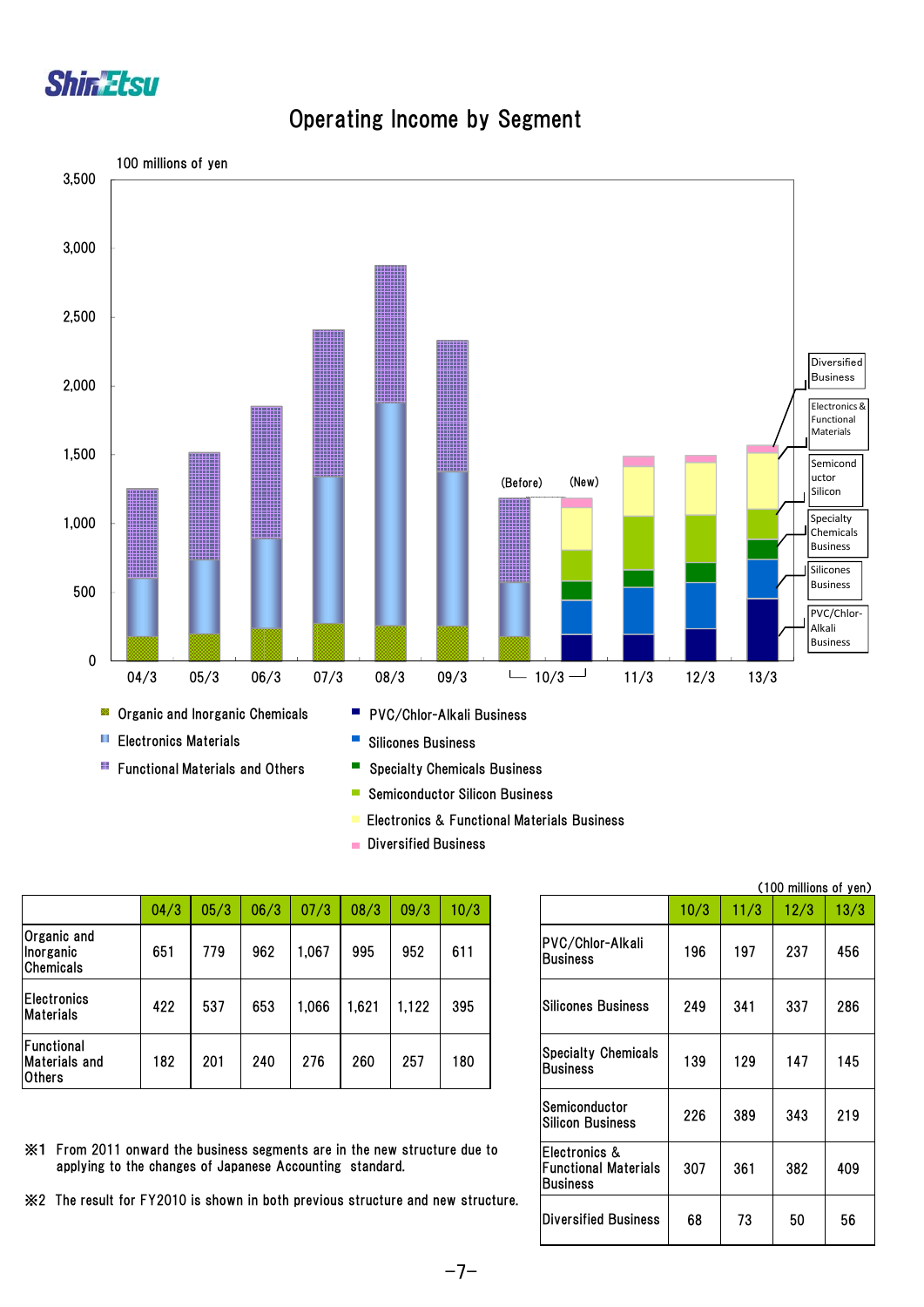



|                                                 |      |      |      |      |      |      |      |      |      | (% ) |
|-------------------------------------------------|------|------|------|------|------|------|------|------|------|------|
|                                                 | 04/3 | 05/3 | 06/3 | 07/3 | 08/3 | 09/3 | 10/3 | 11/3 | 12/3 | 13/3 |
| <b>Ordinary Income</b><br>to Net Sales<br>Ratio | 15.1 | 15.7 | 16.4 | 18.9 | 21.8 | 20.9 | 13.9 | 15.2 | 15.8 | 16.6 |
| Net Income to<br>Net Sales Ratio                | 9.0  | 9.6  | 10.2 | 11.8 | 13.3 | 12.9 | 9.1  | 9.5  | 9.6  | 10.3 |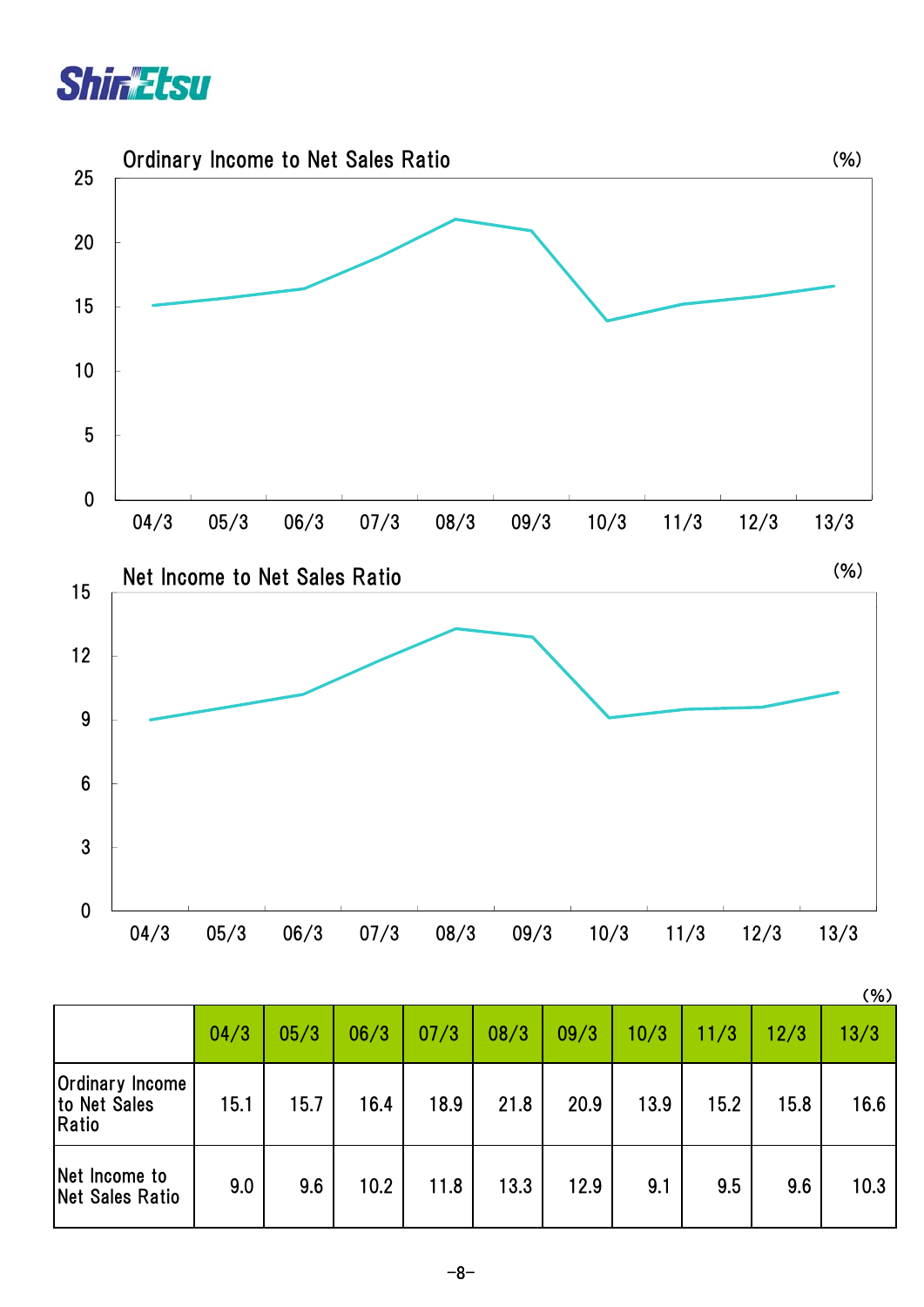







|                             |       |                 |        |                                   |                          |      |        |                 |        | (100 millions of yen) |
|-----------------------------|-------|-----------------|--------|-----------------------------------|--------------------------|------|--------|-----------------|--------|-----------------------|
|                             | 04/3  | 05/3            | 06/3   | 07/3                              | 08/3                     | 09/3 | 10/3   | 11/3            | 12/3   | 13/3                  |
| Total<br>Assets             |       | 13,862   14,762 |        | 16,713   18,600   19,185   16,849 |                          |      | 17,691 | 17,842   18,098 |        | 19,209                |
| <b>Net</b><br><b>Assets</b> | 9,007 | 9.963           | 11,737 |                                   | 13,603   14,837   14,074 |      | 14,742 | 14,694          | 14,946 | 16,232                |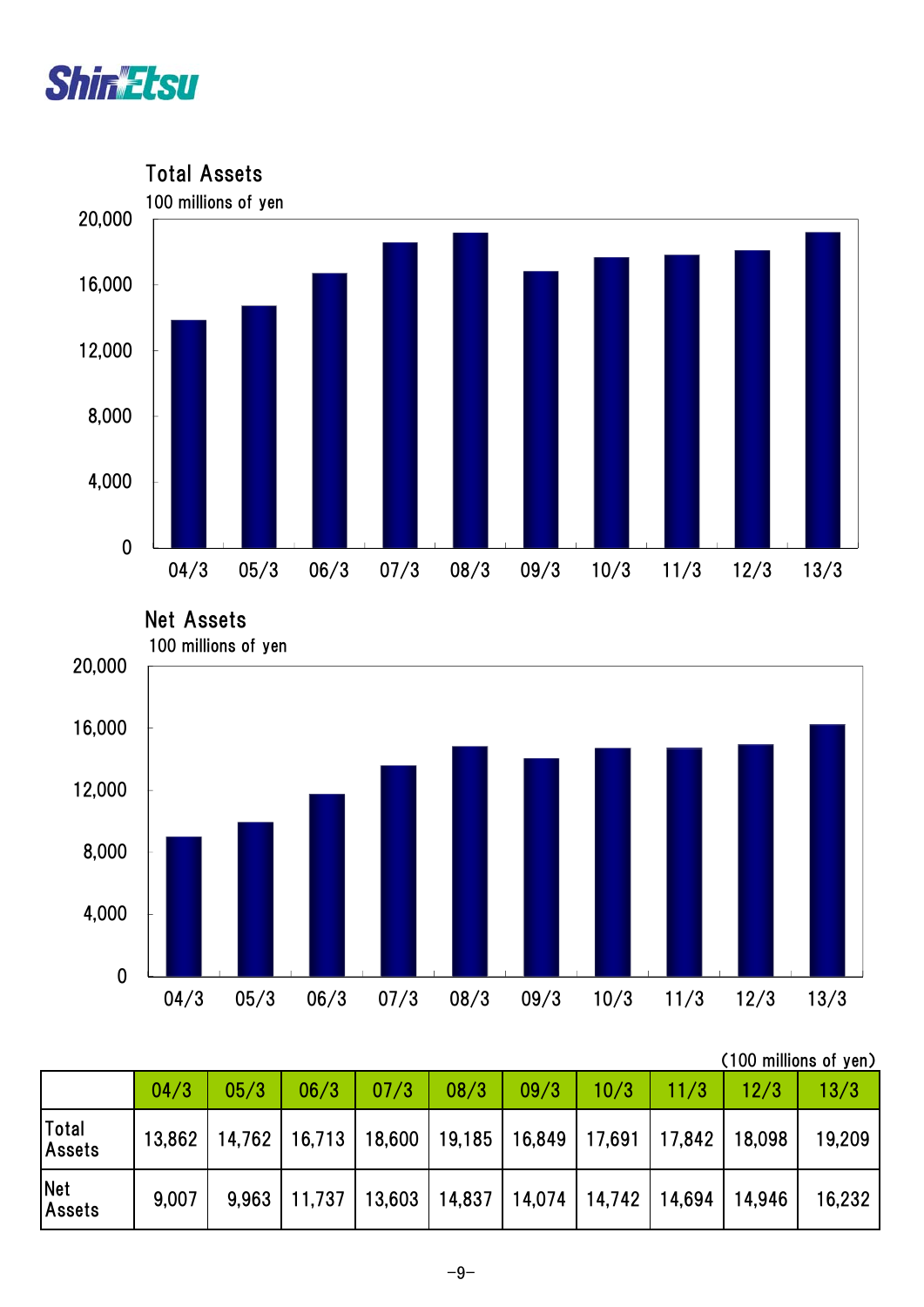



|                                                    |      |      |      |      |      |      |      |      |      | $(\% )$ |
|----------------------------------------------------|------|------|------|------|------|------|------|------|------|---------|
|                                                    | 04/3 | 05/3 | 06/3 | 07/3 | 08/3 | 09/3 | 10/3 | 11/3 | 12/3 | 13/3    |
| <b>Equity Ratio</b>                                | 65.0 | 67.5 | 70.2 | 71.0 | 75.0 | 81.1 | 80.9 | 80.0 | 80.3 | 82.0    |
| Return on<br>Equity                                | 8.6  | 9.8  | 10.6 | 12.4 | 13.3 | 11.0 | 6.0  | 7.0  | 7.0  | 7.0     |
| Return<br>Cordinary<br>Income) on<br> Total Assets | 9.3  | 10.6 | 11.8 | 14.0 | 15.9 | 13.9 | 7.4  | 9.0  | 9.2  | 9.1     |